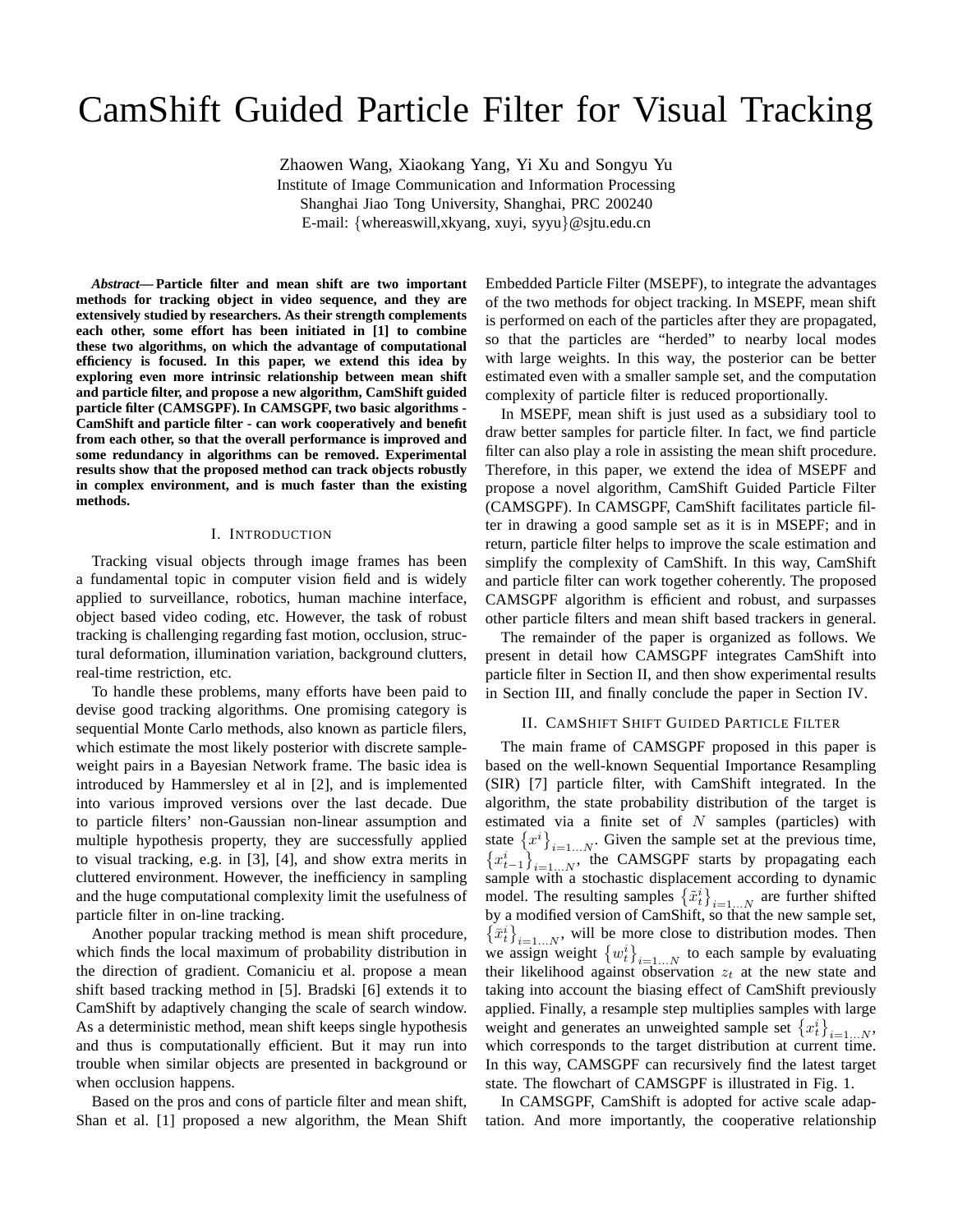

Fig. 1. The framework of CAMSGPF. Each blob's position and area represent the state and weight of a sample. The highlighted color signifies weights evaluated directly from observation model.

between particle filter and CamShift is fully exploited. On one hand, the particles are concentrated by CamShift to higher probability nearby modes, in terms of both the position and scale of the target. On the other hand, CamShift can achieve a *better scale adaptation* than being used alone with particle filter's multi-hypothesis nature; and CamShift can be applied in a much simplified way to further *boost the algorithm efficiency* due to the 2nd AR dynamic model prediction. In the following paragraphs, we shall explain in detail how these points are attained in CAMSGPF.

#### *A. System Models*

In our system, the target to be tracked in video sequence is modeled by a state vector:

$$
x = (x_c, y_c, w, h)^T
$$
 (1)

so that a rectangle box centered at coordinate  $(x_c, y_c)$  with width  $w$  and height  $h$  just covers the target area. The dynamic of state transition corresponds to a standard 2nd order autoregressive process:

$$
x_t = x_{t-1} + (x_{t-1} - x_{t-2}) + n_t \tag{2}
$$

That is, the current state  $x_t$  is predicted as the sum of three terms: the previous state at time  $t - 1$ , the displacement of last transition, and a gaussian noise,  $n_t$ . This simple model can well simulate most ordinary object motions, and plays a

vital role in simplifying the overall algorithm as can be seen in later discussion.

Following [4], we use HSV color histogram to build the observation model. Given the current observation  $z_t$  (i.e. the current image frame), the candidate color histogram  $q(x_t)$  is calculated on  $z_t$  in the region specified by  $x_t$ . Then it is compared with the reference color histogram  $q^*$  by Bhattacharyya similarity metric  $D[,$ , resulting to the likelihood distribution:

$$
p(z_t|x_t) \propto e^{-\lambda D^2[q^*, q(x_t)]} \tag{3}
$$

where  $\lambda$  is set to 20 for most applications.

# *B. Efficient Position Shift*

In CAMSGPF, the samples  $\left\{\tilde{x}_t^i\right\}_{i=1...N}$  drawn according to state dynamic Eq. (2) are first shifted in their position subspace by mean shift vector [5] for a few iterations. Let's denote the current position of a sample x as  $p \equiv [x_c, y_c]^T$ , then its new position after one iteration will be:

$$
p' = \frac{\sum_{i=1}^{M} a_i w(a_i) g(||\frac{p - a_i}{h}||^2)}{\sum_{i=1}^{M} w(a_i) g(||\frac{p - a_i}{h}||^2)}
$$
(4)

where  ${a_i}_{i=1...M}$  are pixel coordinates within the rectangle area specified by state x,  $w(a_i)$  is the weight indicating the ratio of histogram bin values corresponding to  $a_i$  in the current and reference color histogram.  $g()$  is a kernel profile function, and  $h$  is window radius to normalize the coordinate  $a_i$ .

In MSEPF, the mean shift iteration in Eq. (4) is applied on every sample in sample set, and goes on until convergence or maximum number of iterations is reached. It is claimed in [1] this will greatly reduce the time consumption on particle filter, because fewer particles are required to accomplish tracking. Unfortunately, this improvement in efficiency will be partly canceled out by the introduction of mean shift, which will take extra time for the whole algorithm. What's worse, a traditional mean shift procedure [5] is more complicated than a generic particle filter recursion cycle, so each particle in MSEPF will spend most of its time in the mean shift step.

To further improve the algorithm efficiency, we must simplify the mean shift procedure in CAMSGPF. This is approached in the following three ways:

- 1) Mean shift is applied only on some particles randomly selected.
- 2) Only a small and fixed number of iterations are carried out on each sample.
- 3) Unlike the original mean shift procedure, which checks the correctness of mean shift vector in each iteration, we omit it at all in CAMSGPF.

Because the total time consumed on mean shift is proportional to the number of particles subjected to it and the number of iterations each individual mean shift undergoes, our simplification will boost the algorithm speed substantially.

Moreover, it can be found that, in the context of particle filtering, the simplifications above will have little influence on the performance of mean shift. The reason lies in the displacement term of Eq. (2). Once a particle is shifted, the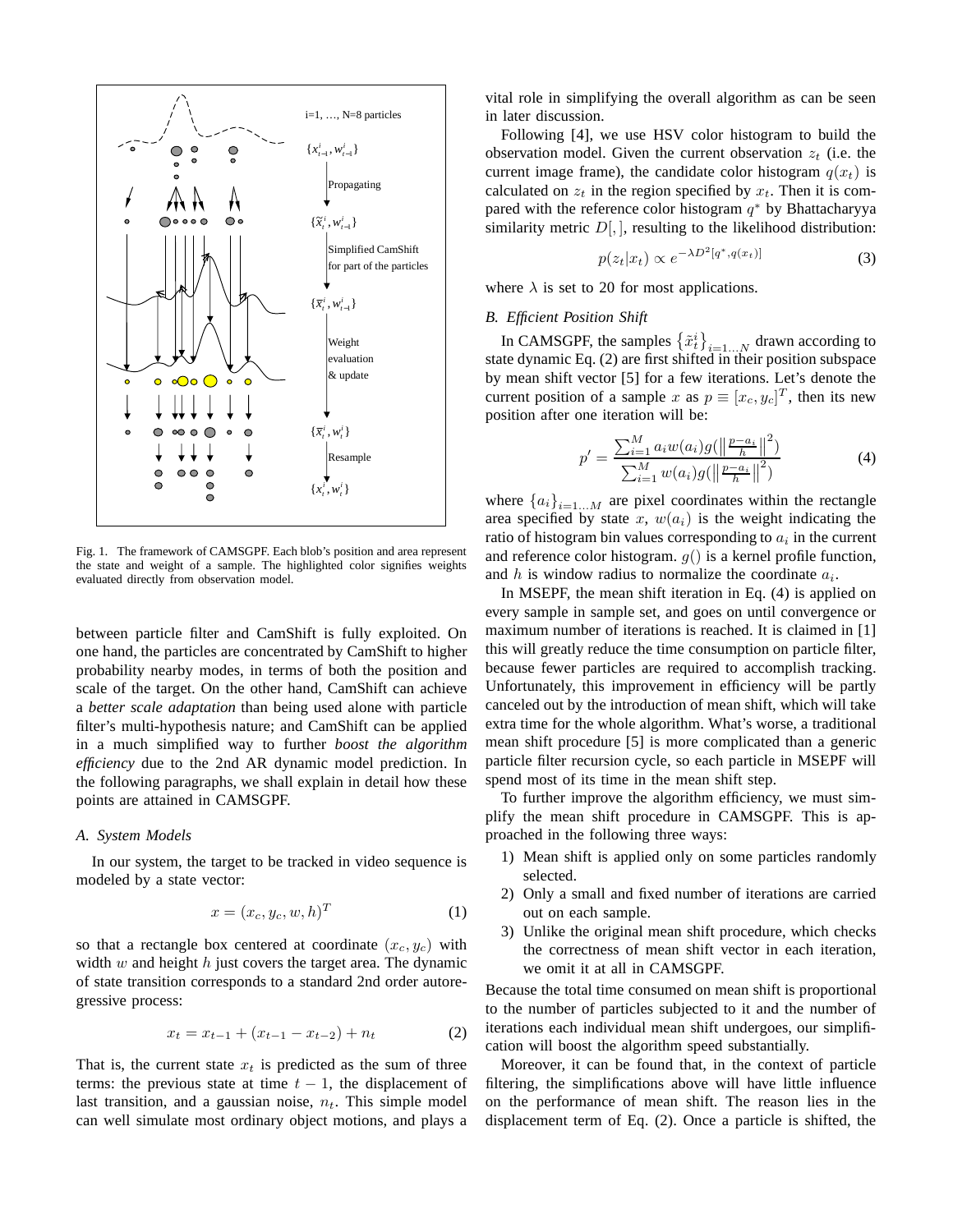effect of mean shift will be built into the displacement term and carried to the future transitions. Then even if a particle is not shifted at every time step, or is not shifted thoroughly to the maximum nearby mode in a restricted number of iterations, the particle will still move in the direction to the maximum "inertially" as long as the distribution does not change dramatically.

Furthermore, with the resampling step of particle filter, there is no need to worry about the correctness of mean shift in each iteration. In CAMSGPF, badly shifted particles will be removed by resampling, and particles shifted towards local modes will be resampled more than once. In this way, particle filter performs the evaluation on mean shift iterations and further simplifies the mean shift procedure.

Now we can safely apply the simplified mean shift on part of the samples at each time step. To keep every particle being mean-shifted evenly, once for a while, we sort the samples according to their weights and determine whether to apply mean shift or not by their modular-ed index:

$$
\begin{cases}\nMeanShift^*(x^i, I) & \text{if } i\%N_s < n_1 \\
No Mean Shift & \text{otherwise}\n\end{cases} \tag{5}
$$

where i is the index of the sorted particles,  $N_s$  is a fraction of particle number  $N$ , and  $n_1$  is an integer usually taken to be half of  $N_s$ . We have used  $MeanShift^*(,)$  to denote the simplified mean shift, which takes argument  $x^i$  as the initial search position, and I as the number of iterations. As particles' weights are changed dynamically, this operation will guarantee all the samples a fair chance to get mean-shifted.

# *C. Adaptive Scale Adjustment*

After the samples in  $\left\{\tilde{x}_t^i\right\}_{i=1...N}$  are mean-shifted in position subspace, they are further refined in scale subspace using CamShift algorithm in CAMSGPF. As noted in [6], CamShift extends the mean shift algorithm so that the size of the searching window can be adjusted to fit the changing scale of the target. The calculation is based on pixel's likelihood weight  $w(a_i)$ , which is the byproduct in evaluating mean shift vector according to Eq. (4). Since a denser pixel weight distribution (larger zeroth moment of the likelihood distribution image) implies a larger target size, the window size is estimated empirically in [6] as a function of the zeroth moment:

$$
l = k\sqrt{\frac{M_{00}}{256}}\tag{6}
$$

where  $l$  is the width or height of the window,  $k$  is a constant. And the zeroth moment  $M_{00}$  of the corresponding rectangle window area of the current state  $x$  is calculated by

$$
M_{00} = \sum_{i=1}^{M} w(a_i)
$$
 (7)

where  ${a_i}_{i=1...M}$  and  $w(a_i)$  are defined as they are in Eq. (4). The moment should be first normalized by the maximum value of probability distribution (256 in the 8-bit case).

Since the relationship between zeroth moment and target size in Eq. (6) is found empirically, it is practical only in some specific cases. For example, with parameter setting in [6],



Fig. 2. With the moment-size relationship of Eq. (6), CamShift succeeds in tracking a man's face (a); while the scale adaptation fails when tracking a red car in field (b).

CamShift can track human face successfully, but may fail to adjust the window size properly in more general applications (Fig. 2).

In CAMSGPF, we apply CamShift with different momentsize-estimation functions on different particles. Some of these functions tend to scale the particles' size up or down, while others do not change the size at all (in this case, CamShift degrades to mean shift). After doing some manipulations on Eq. (6), we can obtain two scale factors used in our method,  $s_u$  for scaling up and  $s_d$  for scaling down:

$$
s_u = k_1 \sqrt{\frac{M_{00}}{256 \times w \times h}}
$$
 (8a)

$$
s_d = k_2 \sqrt{\frac{M_{00}}{256 \times w \times h}}
$$
 (8b)

where  $w$  and  $h$  are the width and height component of the current sample state x;  $k_1$  and  $k_2$  are constants satisfying  $k_1 > k_2$ . The scale subspace of the state x is thus updated to be:

$$
w \leftarrow s \times w \tag{9a}
$$

$$
h \leftarrow s \times h \tag{9b}
$$

where s is the scaling factor. It is randomly selected from  $s_u$ ,  $s_d$  and 1 for each particle, so that different scales are tried on different particles. Then after these particles are evaluated using observation model, the better scaled ones can be picked out, while some inappropriately scaled ones will be eliminated by resampling. As  $w$  and  $h$  can both increase and decrease in the scale subspace, they will eventually settle on the exact size of the target. With this multi-hypothesis and test paradigm, we can adjust the size to the best without knowing the precise moment-size-estimation function.

To ensure that all the particles will have equal opportunity to try on different choices of scales, we employ the technique similar to Eq.  $(5)$ . The scaling factor s is selected for a sorted particle  $x^i$  as:

$$
s = \begin{cases} s_u & \text{if } i\%N_s = n_2\\ s_d & \text{if } i\%N_s = n_3\\ 1 & \text{otherwise} \end{cases}
$$
(10)

where parameters  $n_2$  and  $n_3$  can be any integers less than  $n_1$ in Eq. (5), as particles to be scaled must be mean-shifted at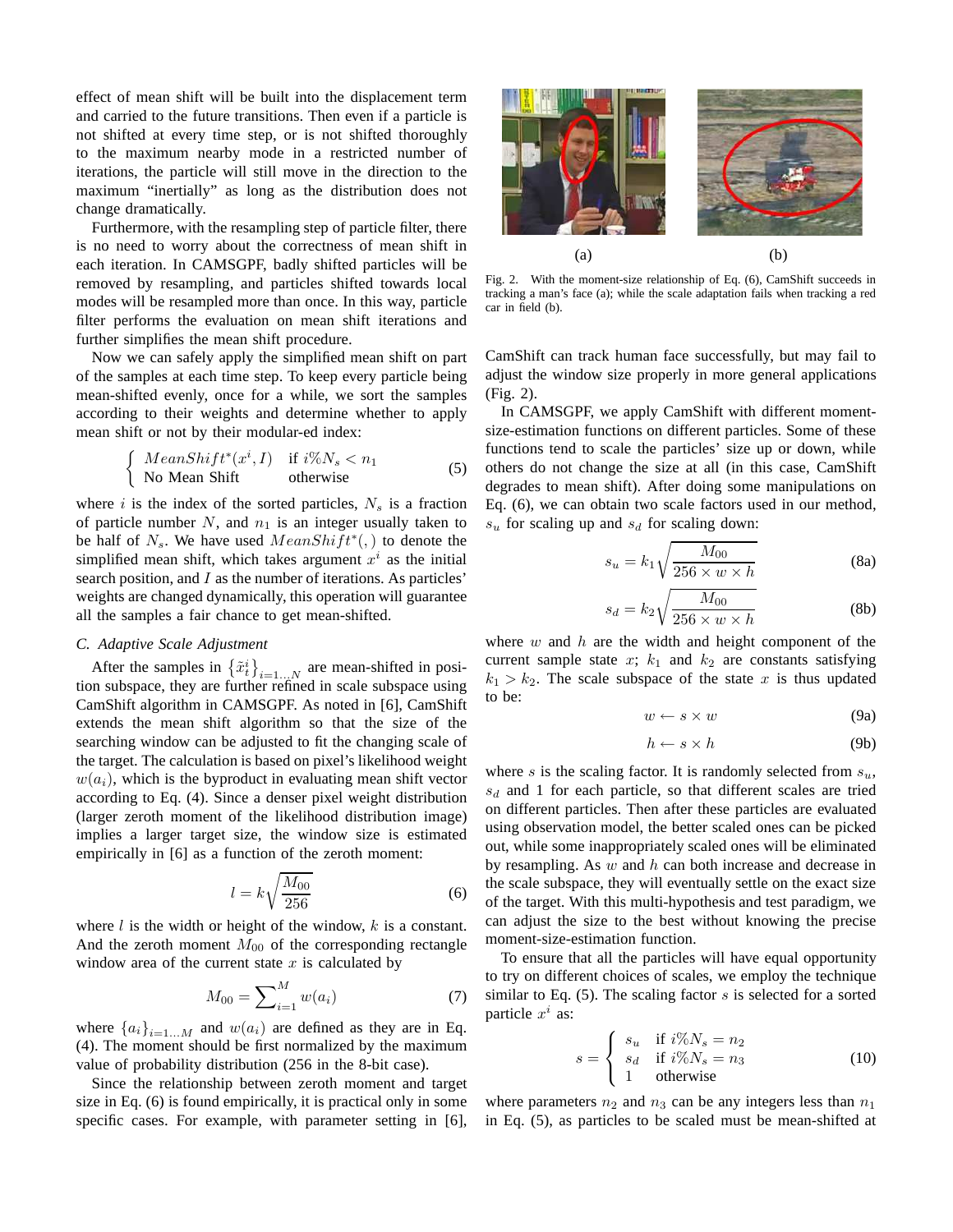first hand. And in our implementation they are taken as 1 and 2 for simplicity. The physical meaning of  $N<sub>s</sub>$  is also clear from Eq. (10): it is defined such that each one out of  $N_s$  particles will be scaled up and down.

To combine Eq. (5) and Eq. (10) in a more compact form, let  $CamShift^*(, )$  (to be elaborated in Table II later) be the concatenation of the simplified mean shift  $MeanShift^*(,)$ and a subsequent CamShift scaling, and the selective meanshifting and scaling mechanism can be rewritten in the form:

$$
\begin{cases}\n\text{No CamShift} & \text{if } i\%N_s \ge N_s/2 \\
\text{CamShift}^*(x^i, I, +1) & \text{if } i\%N_s = 1 \\
\text{CamShift}^*(x^i, I, -1) & \text{if } i\%N_s = 2 \\
\text{CamShift}^*(x^i, I, 0) & \text{otherwise}\n\end{cases} \tag{11}
$$

where the 3rd argument in  $CamShift^*(,.)$  signals the choice of scaling factor.

So far, we can find that in CAMSGPF, the function of CamShift is to give the particles some crude implications on the direction to propagate (for both position and scale), while the judgment and feedback is left to particle filter. It is because of this interactive relationship that we name this algorithm CamShift "guided" particle filter.

# *D. Weight Evaluation*

Having CamShift-ed samples from  $\left\{\tilde{x}_t^i\right\}_{i=1,\dots N}$  to  $\{\bar{x}_t^i\}_{i=1...N}$ , we are ready to update their weights  $\{w_t^i\}_{i=1...N}$  at the new states. The new weight of each sample is found as follows:

$$
w_t^i \propto w_{t-1}^i \frac{p(z_t|\bar{x}_t^i)p(\bar{x}_t^i|x_{0:t-1}^i)}{q(\bar{x}_t^i|x_{0:t-1}^i, z_t)}
$$
(12)

where  $q(\bar{x}_t^i|x_{0:t-1}^i, z_t)$  is the proposal distribution,  $p(z_t|\bar{x}_t^i)$  is given by Eq. (3), and prior distribution  $p(\bar{x}_t^i|x_{0:t-1}^i)$  can be derived from state dynamic Eq. (2) to be:

$$
p(\bar{x}_t^i | x_{0:t-1}^i) = \mathcal{N}(2x_{t-1}^i - x_{t-2}^i, \sigma) \tag{13}
$$

where  $\mathcal{N}(, \cdot)$  denotes Gaussian distribution,  $\sigma$  is the covariance.

The difficulty to evaluate Eq. (12) lies in finding the proposal  $q()$ . Before CamShift is embedded into particle filter,  $q()$  just takes the same form as the prior Eq. (13). However, in CAMSGPF, the effect of CamShift should also be taken into account; otherwise, the posterior estimated by  $\left\{\bar{x}_t^i, w_t^i\right\}_{i=1...N}$ would be biased. We can view CamShift as a subsequent sample drawing step conditioned on the samples  $\left\{\tilde{x}_t^i\right\}_{i=1...N}$ , which is drawn beforehand according to the prior distribution. Then the new proposal distribution becomes:

$$
q(\bar{x}_t^i | x_{0:t-1}^i, z_t) = \int \bar{p}(\bar{x}_t^i | \tilde{x}_t^i, z_t) p(\tilde{x}_t^i | x_{0:t-1}^i) d\tilde{x}_t^i \qquad (14)
$$

where  $\bar{p}(\bar{x}_t^i|\tilde{x}_t^i, z_t)$  is the probability that state  $\tilde{x}_t^i$  will be CamShift-ed to  $\bar{x}_t^i$  given the observation  $z_t$ . As CamShift is deterministic, the value of  $\bar{p}()$  is either 1 or 0, and can be determined explicitly by checking whether the result of CamShift-ing  $\tilde{x}_t^i$  by Eq. (11) will collide with  $\bar{x}_t^i$ . However, doing CamShift on all possible  $\tilde{x}_t^i$  is time-exhausting, in

practice we use a Gaussian model similar to [8] to approximate  $\bar{p}$ ():

$$
\bar{p}(\bar{x}_t^i|\tilde{x}_t^i, z_t) \approx \mathcal{N}(\tilde{x}_t^i, \Sigma) \tag{15}
$$

where  $\Sigma$  is a diagonal covariance matrix. As CamShift will not shift a sample too far away from its initial state, the approximation in Eq. (15) can counterbalance CamShift's biasing on posterior to some extent.

## *E. Summary of CAMSGPF*

For clarity, we briefly encapsulate the overall CAMSGPF algorithms in Table I, which mathematically describes the flowchart in Fig. 1.

TABLE I ALGORITHM OF CAMSHIFT GUIDED PARTICLE FILTER

| ${x_i^i, w_i^i}_{i=1}$ $_N = CAMSGPF({x_{t-1}^i, w_{t-1}^i}_{i=1}^i)$                                                                               |
|-----------------------------------------------------------------------------------------------------------------------------------------------------|
| • for $(i = 1 : N)$                                                                                                                                 |
| - Propagate particle $x_{t-1}^i$ by Eq. (2) to get $\tilde{x}_t^i$                                                                                  |
| - Selectively CamShift $\tilde{x}_t^i$ to $\bar{x}_t^i$ according to Eq. (11)                                                                       |
| - Evaluate the observation likelihood $p(z_t \bar{x}_t^i)$ by Eq. (3)                                                                               |
| - Update weight $w_t^i$ by Eq. (12)                                                                                                                 |
| $\bullet$ endfor                                                                                                                                    |
| • Sort $\{\bar{x}_t^i, w_t^i\}_{i=1N}$ according to weight $w_t^i$<br>• Resample $\{\bar{x}_t^i, w_t^i\}_{i=1N}$ , producing un-weighted sample set |
|                                                                                                                                                     |
| ${x_t^i, 1/N}_{i=1}^N$                                                                                                                              |

And the modified  $CamShift^*(, )$  algorithm in Eq. (11) is shown in Table II.

# TABLE II ALGORITHM OF THE MODIFIED CAMSHIFT

 $\bar{x} = CamShift^*(\tilde{x}_0, I, \epsilon)$ 

- Set the current search window to the rectangle represented by  $\tilde{x}_{j-1}$
- Evaluate all the pixel weight  $w(a_i)$  inside the window
- Shift the position component  $(x_c, y_c)^T$  of  $\tilde{x}_{j-1}$  by Eq. (4):
- if  $(\epsilon = +1)$  Find scaling factor s by Eq. (8a) elseif ( $\epsilon = -1$ ) Find scaling factor s by Eq. (8b) else set  $s = 1$
- Update the scale component w and h of  $\tilde{x}_{j-1}$  using Eq. (9a), (9b)
- if  $(j = I)$  stop, set  $\bar{x} = \tilde{x}_j$
- else j++, and return to the first step

#### III. EXPERIMENTAL RESULTS

In this section, the performance of CAMSGPF is compared with other trackers in a number of aspects. In the experiments, the parameters of CAMSGPF are set as follows:  $k_1 = 1.2$ ;  $k_2 = 1$ ;  $N_s = 10$ ;  $I = 2$ . All the tests are carried out on  $320 \times 240$ -pixel sequences with a Pentium IV 2.8G PC.

We compare the general tracking ability of different algorithms by examining the minimal number of particles required by each of them to barely achieve successful tracking. From the experiments on "hockey" sequence (shown in Fig. 3, tracking results by CAMSGPF only), we observe that this number is 35 at least for generic particle filter, while 10 for both of MSEPF and CAMSGPF. It is clear that mean shift or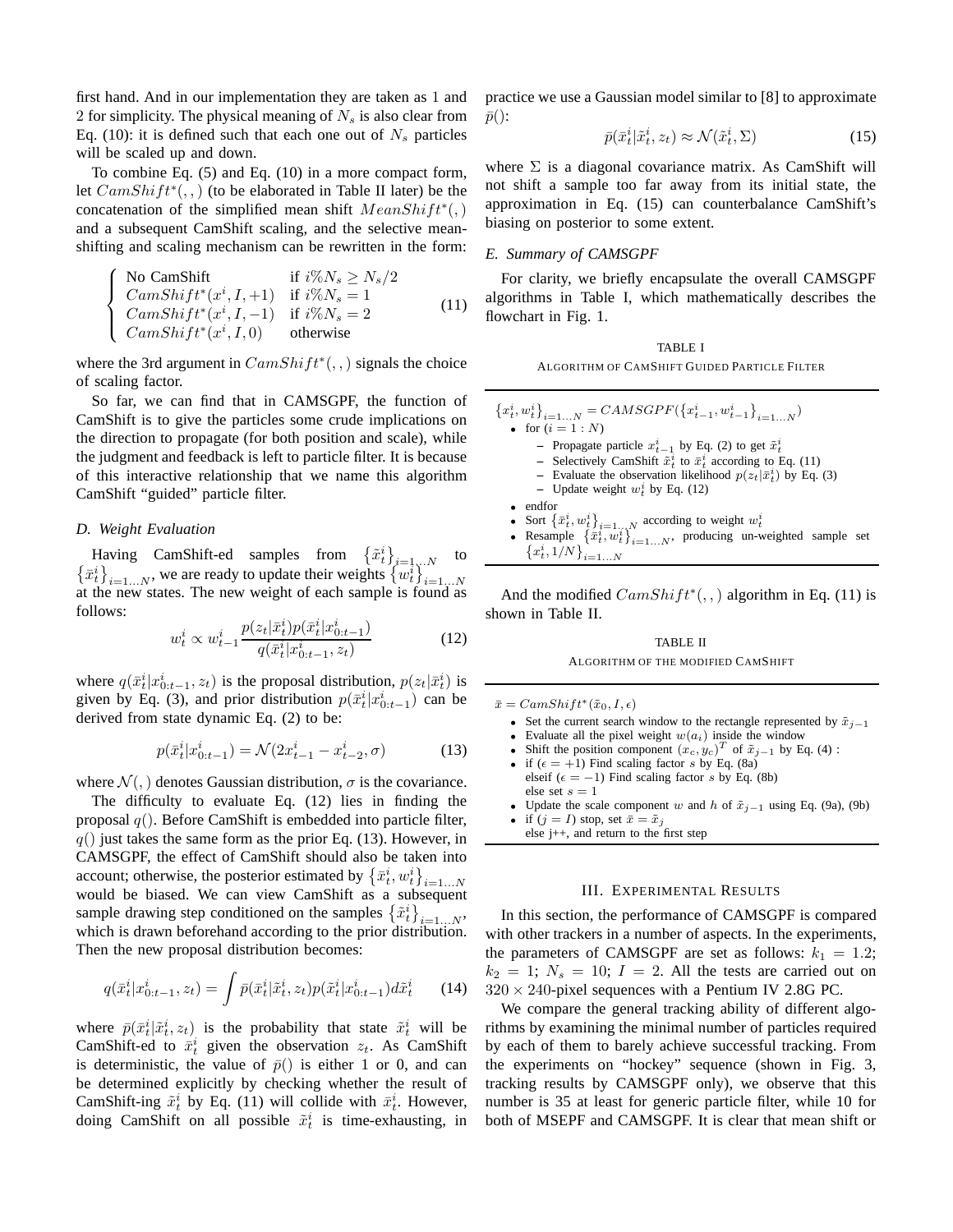

Fig. 3. "hockey" sequence successfully tracked by CAMSGPF with 10 particles (frame 56, 211, 429)



Fig. 4. "soccer" sequence tracked by MSEPF, CamShift and CAMSGPF (in the columns from left to right). (frame 114, 123, 176, 193)

CamShift can help the particle filter a lot, reducing the number of particles by 71%.

The ability of scale adaptation is tested in the "soccer" sequence, as shown in Fig. 4. The tracking result of CAMS-GPF is displayed in the third column, in comparison with those tracked by MSEPF and CamShift (with moment-sizeestimation functions tuned to this sequence), in the first and second column. Our method turns out to adapt to scale change of the target best, since the boundary box best matches the target size.

To validate the significance of applying the simplified CamShift on part of the particles, we compare the time consumption of CAMSGPF with MSEPF on several sequences. Both of the algorithms can track the targets correctly most of the time, as Fig. 5(d) demonstrates. The average time consumed per frame by the two is plotted in Fig. 5 (a)-(c) correspondingly, with regard to different number of particles used. For all tests, the time consumption grows linearly with the number of particles, and CAMSGPF is consistently faster



Fig. 5. Comparison of time consumption versus particle number between CAMSGPF and MSEPF. (a) "redteam"; (b) "hockey"; (c) "egtest01"; (d) tracking samples corresponding to (a)-(c)

than MSEPF. The curves in Fig. 5 do not pass through the origin, due to some fixed tasks in each frame (video file reading, color space conversion and displaying). So we deduct the fixed time for both of the two algorithms and compare the average time consumption per particle for each sequence, i.e., the slopes of the lines in Fig. 5, in the left columns of Table III. We can see it takes about 20%~50% less time for CAMSGPF to process a particle than MSEFP. In the right columns of Table III, the average Bhattacharyya distance between the tracked area and the target template is shown as an indicator of the tracking accuracy. All the 3 tests confirm that the influence due to simplification in CAMSGPF on the tracking accuracy is trivial with respect to the time saved.

## IV. CONCLUSIONS

A novel tracking algorithm, CAMSGPF, has been proposed by exploring the interaction between particle filtering and CamShift. With the aids of CamShift, the particles are guided to more possible modes of observation, so that the sampling efficiency is improved greatly. At the same time, CamShift is conducted under the supervision of particle filtering. In this way, the scale adaptation of CamShift becomes functional in more universal situations; and CamShift can be applied on particles in a more economic way without much sacrifice in performance. The experimental results demonstrate that CAMSGPF outperforms CamShift and MSEPF in both tracking robustness and efficiency.

#### ACKNOWLEDGMENT

This work was supported by National Natural Science Foundation of China under Grant No.60502034, Shanghai